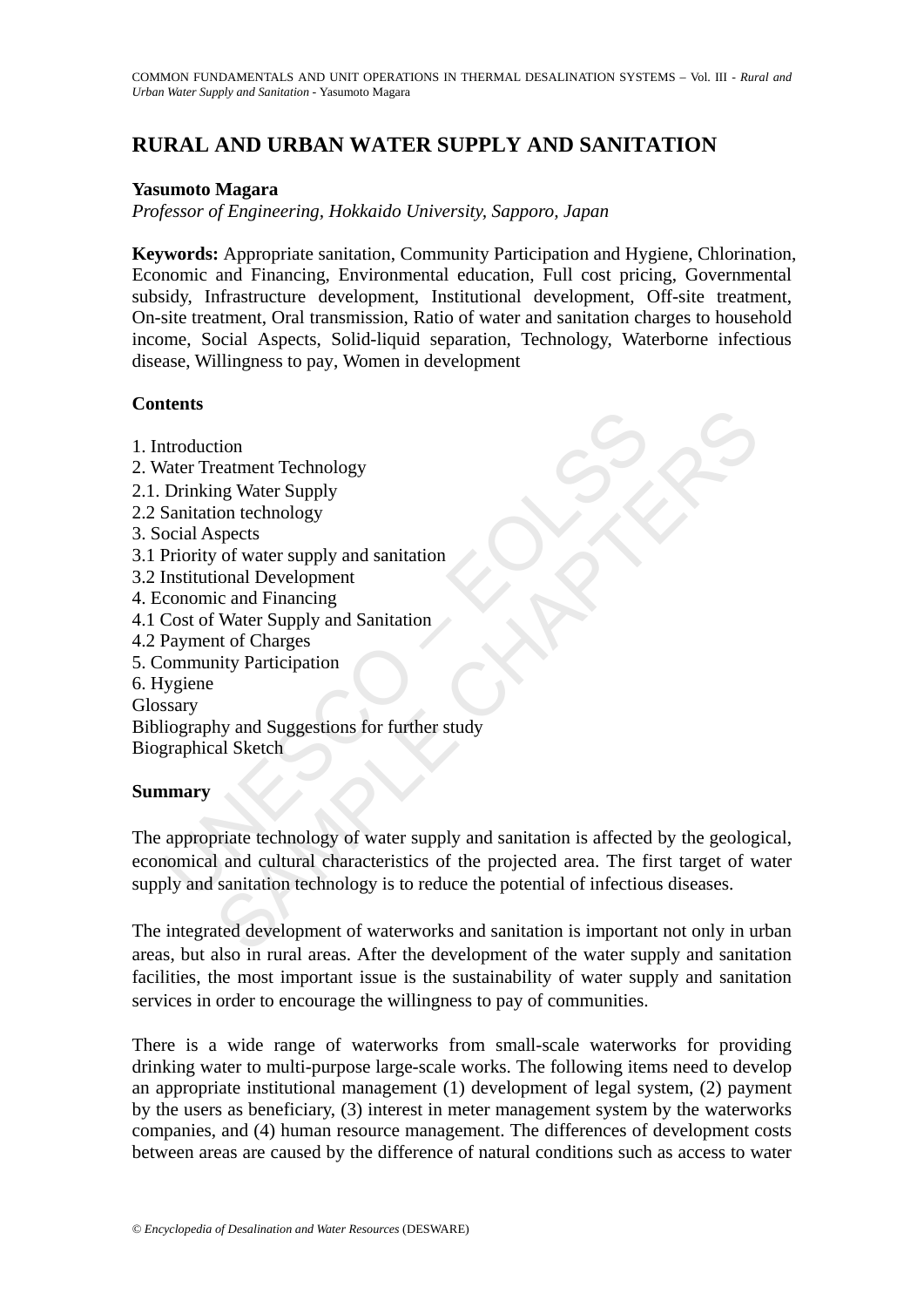sources or geographical features of the project areas, the difference of the application technology of the system such as the type of water treatment process, and the difference of social and economic conditions.

The safe water supply and sanitation is the basic social infrastructures that provide a various kinds of benefits to the people. Therefore, residents are invited to join in many stages of planning, designing, and constructing. This is advantageous for the resident cooperation is easier to get even for the post-construction stage of operation, which is maintenance and management. Water supply projects in rural areas are also considered as projects of Women in Development (WID).

It is women who use water, and waterworks should benefit them the most. In the communities where the sense of unity is not strong, the benefits are not equally distributed, and many weak groups are often put behind of the benefit. To treat each group of the community equally, it is necessary to select representatives from each group in a democratic way.

ributed, and many weak groups are often put behind of the ben<br>up of the community equally, it is necessary to select represer<br>up in a democratic way.<br>to the waterborne infectious diseases are caused by baa<br>ininthes, which and many weak groups are often put behind of the benefit. To treat of<br>the community equally, it is necessary to select representatives from edemocratic way.<br>He waterborne infectious diseases are caused by bacteria, viruses Most of the waterborne infectious diseases are caused by bacteria, viruses, or helminthes, which are originated to human or animal excreta. These pathogenic microorganisms are ingested with foods or water, or through hands or fingers, and then they are again excreted into the environment after the multiplication in human intestines. Waterborne infectious diseases are classified into following categories, 1) water diseases, 2) water-washed diseases, 3) water-based diseases, 4) water-related diseases 5) water-dispersed diseases.

In case a patient or carrier of an infectious disease lives in a water district, pathogenic microorganism may exist in supply water due to defaults of water supply or sewerage network. Using the contaminated water may result outbreak of the infection. Waterborne infectious diseases occur mainly in poor countries where environmental sanitation facilities, i.e. waterworks and sewerage, are yet furnished, or where hygienic behavior is not popular practice. Therefore, the provision of safe drinking water and sanitation are the paramount tasks for the health for all.

## **1. Introduction**

The appropriate technology of water supply and sanitation is affected by the geological, economical and cultural characteristics of the projected area. The first target of water supply and sanitation technology is to reduce the potential of infectious diseases. Most of pathogens in water are associated with suspended particles; therefore, the train of treatment units should be the solid-liquid separation process, followed by the process for removal of impurities and the disinfections process.

The sanitation system should be developed with the water supply system because most of the pathogens in living environment are related with the excreta. The selection of sanitation system for on-site treatment or off-site treatment is heavily dependent on the economical potential of the projected area.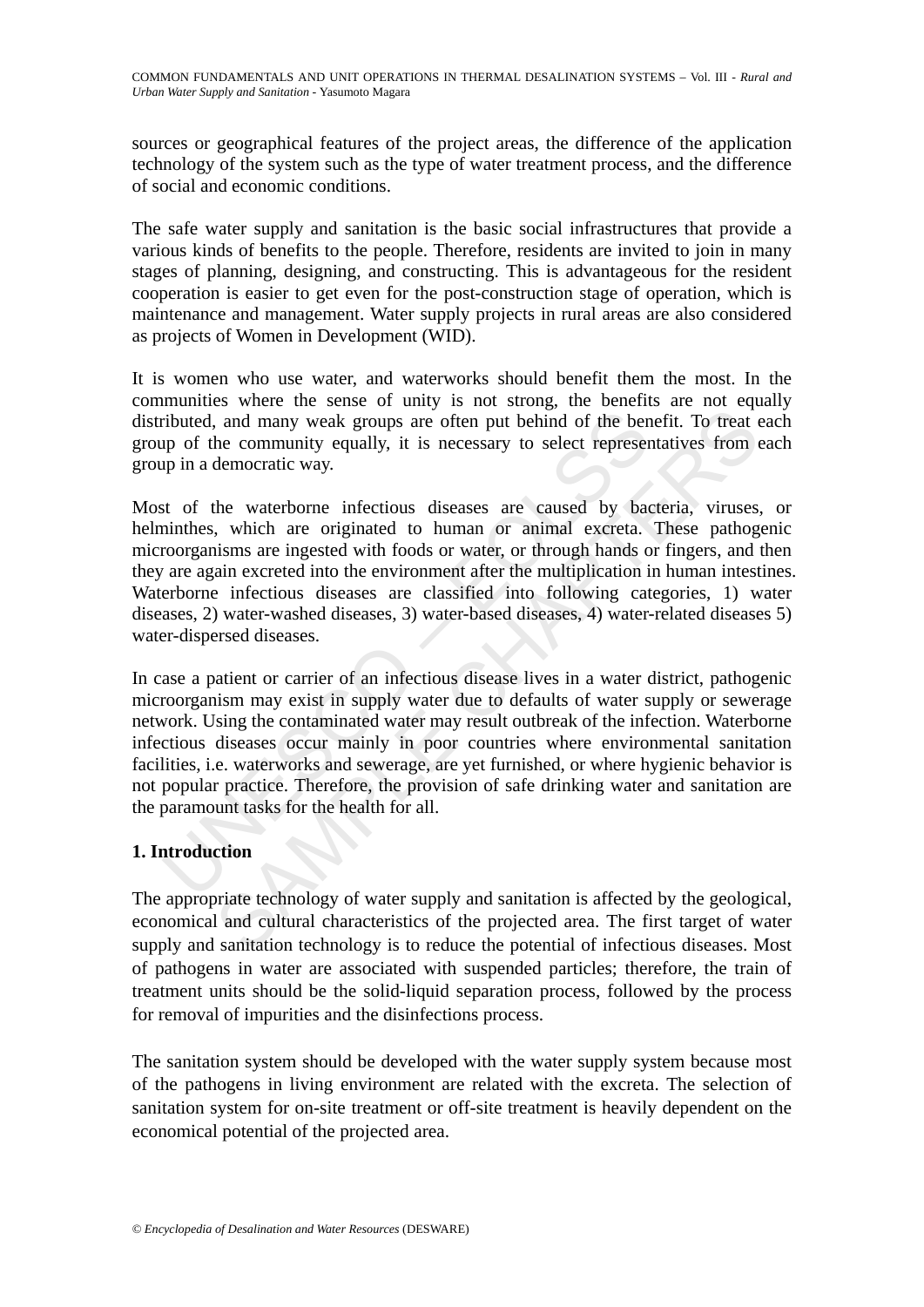The integrated development of waterworks and sanitation is important not only in urban areas, but also in rural areas. After the development of the water supply and sanitation facilities, the most important issue is the sustainability of water supply and sanitation services in order to encourage the willingness to pay of communities.

There is a wide range of waterworks from small-scale waterworks for providing drinking water to multi-purpose large-scale works. The following items need to develop an appropriate institutional management (1) development of legal system, (2) payment by the users as beneficiary, (3) interest in meter management system by the waterworks companies, and (4) human resource management.

is, the difference of the application technology of the system since the system set treatment process, and the difference of social and economic concial aid is made to build waterworks facilities in "poore equent project m difference of the application technology of the system such as the typ<br>difference of the application technology of the system such as the typ<br>ment process, and the difference of social and economic conditions. Wh<br>ind is ma The differences of development costs between areas are caused by the difference of natural conditions such as access to water sources or geographical features of the project areas, the difference of the application technology of the system such as the type of water treatment process, and the difference of social and economic conditions. When a financial aid is made to build waterworks facilities in "poorest countries", the subsequent project management will not be able to provide enough maintenance to the facilities.

Though the limits to the ability to pay and the percentage to be paid differ depending on time, place, and people, waterworks popularization must be developed promptly with such service fit for the regional circumstances so that water is available in good quality and quantity, for a relatively small financial burden.

The safe water supply and sanitation is the basic social infrastructures that provide a various kinds of benefits to the people. Therefore, the enlightenment plan with the cooperation of hospitals, public health centers, and schools will be necessary in order to let residents understand the importance.

In such water supply and sanitation system, residents are invited to join in many stages of planning, designing, and constructing. This is advantageous for the resident cooperation is easier to get even for the post-construction stage of operation, which is maintenance and management.

Water supply projects in rural areas are also considered as projects of Women in Development (WID). It is women who use water, and waterworks should benefit them the most. In the communities where the sense of unity is not strong, the benefits are not equally distributed, and many weak groups are often put behind of the benefit. To treat each group of the community equally, it is necessary to select representatives from each group in a democratic way.

Most of the waterborne infectious diseases are caused by bacteria, viruses, or helminthes, which are originated to human or animal excreta. These pathogenic microorganisms are ingested with foods or water, or through hands or fingers, and then they are again excreted into the environment after the multiplication in human intestines.

Waterborne infectious diseases are classified into following categories, 1) water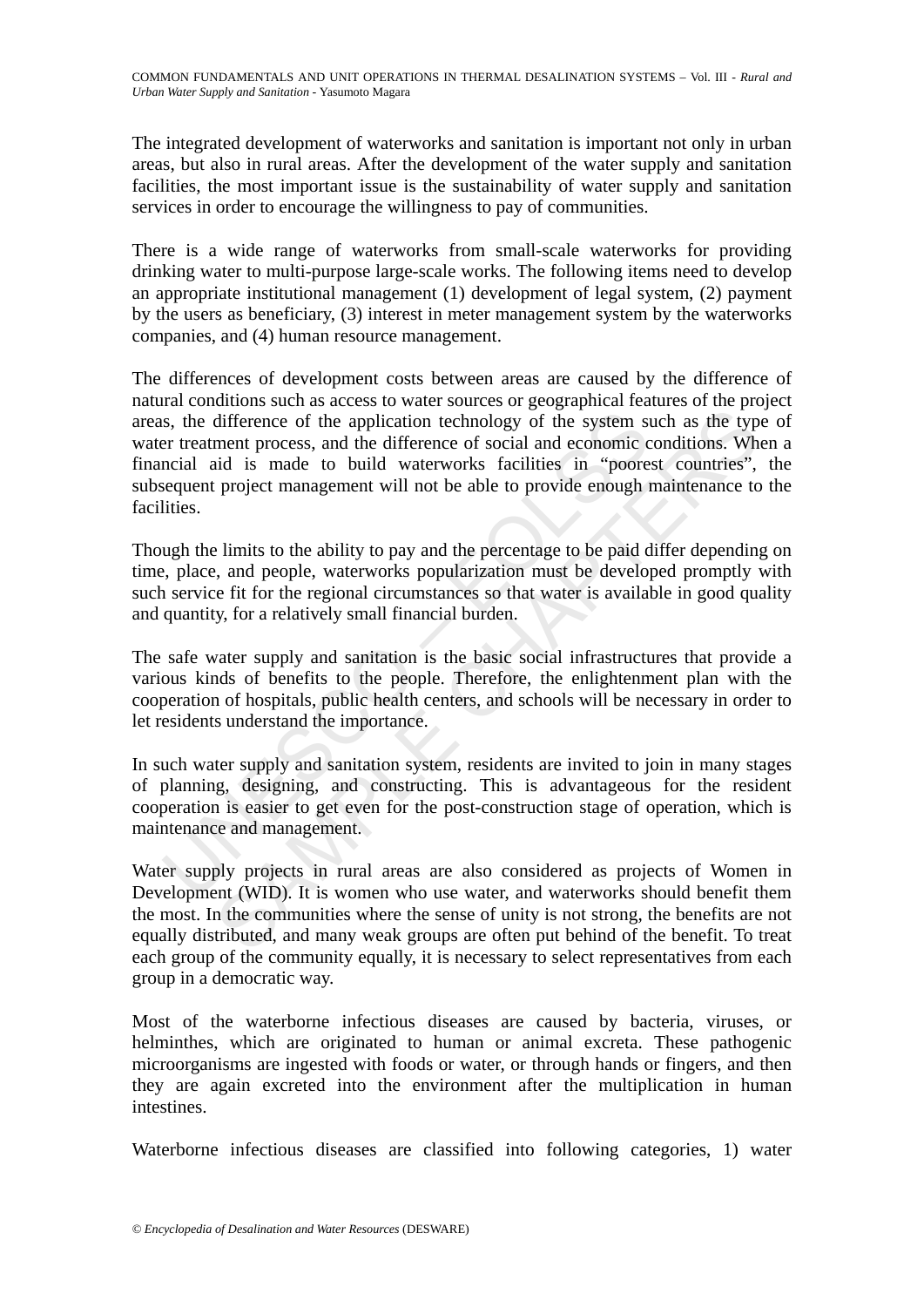COMMON FUNDAMENTALS AND UNIT OPERATIONS IN THERMAL DESALINATION SYSTEMS – Vol. III - *Rural and Urban Water Supply and Sanitation* - Yasumoto Magara

diseases, 2) water-washed diseases, 3) water-based diseases, 4) water-related diseases 5) water-dispersed diseases.

In case a patient or carrier of an infectious disease lives in a water district, pathogenic microorganism may exist in supply water due to defaults of water supply or sewerage network. Using the contaminated water may result outbreak of the infection.

Waterborne infectious diseases occur mainly in poor countries where environmental sanitation facilities, i.e. waterworks and sewerage, are yet furnished, or where hygienic behavior is not popular practice. The poorer the countries, cities, or villages are, the more often the diseases occur. Therefore, the provision of safe drinking water and sanitation are the paramount tasks for the health for all.

- -

-



TO ACCESS ALL THE **33 PAGES** OF THIS CHAPTER, Visit: http://www.desware.net/DESWARE-SampleAllChapter.aspx

#### **Bibliography and Suggestions for further study**

Feachem R. G., Bradley D. G., Garelick H., and Mara D. D. (1983). *Sanitation and disease, Health aspects of excreta and wastewater management*, 501 pp. John Willey & Sons: Chichester. [This book was published by World Bank and addresses the public health, microbiological and parasitological aspect of sanitation.]

TO ACCESS ALL THE 33 PAGES OF THIS CHA<br>Visit: http://www.desware.net/DESWARE-SampleAllC<br>Visit: http://www.desware.net/DESWARE-SampleAllC<br>iography and Suggestions for further study<br>hem R. G., Bradley D. G., Garelick H., and **TO ACCESS ALL THE 33 PAGES OF THIS CHA[PTE](https://www.eolss.net/ebooklib/sc_cart.aspx?File=E2-20B-02-00)R,**<br> **SAMPLE CHAPTER,**<br> **SAMPLE CHAPTER,**<br> **SAMPLE CHAPTER,**<br> **SAMPLE CHAPTER,**<br> **CA** Bradley D. G. Gareliek H., and Mara D. D. (1983). *Sanitation and disease, Hereta and wastewat* WHO (1993). *Guidelines for drinking-water quality*, Second Edition, Volume 1, Recommendations, 188 pp. Geneva: World Health Organization. [This contains the guideline value together with an explanation of how they should be used, the criteria used in selecting the various contaminants considered, a description of the approaches used to derive the guideline values, and brief summary statements supporting the values recommended or explaining why no health-based guideline value is necessary at present.]

WHO (1997). *Guidelines for drinking-water quality*, Second Edition, Volume 3, Surveillance and control of community supplies, 238 pp. Geneva: World Health Organization. [This describes the methods used in the surveillance of drinking-water quality in the light of the special problems of small-community supplies, particularly in developing countries, and outlines the strategies necessary to ensure that surveillance is effective.]

WHO, IRC, and WSSCC (1993). *Management of operation and maintenance in rural drinking water supply and sanitation*, A resource training package (ed. François Brikké) WHO/CWS/92.16, Geneva: World Health Organization. [This is aimed at improving the efficiency of water supply and sanitation resources to achieve the best possible utilization of the existing capacity of system.]

WHO, UNICEF and WSSCC (2000). Global Water Supply and Sanitation Assessment 2000 Report, 80 pp., World Health Organization: Geneva and United Nations Children's Fund: New York. [This is the WHO and UNICEF Joint Monitoring Programme for Water Supply and Sanitation (JMP) which provides a snapshot of water supply and sanitation worldwide at the turnoff the millennium using information available from different sources]

World Bank (1997). World Development Report. World Bank: Washington DC. [This is World Bank's annual report which guide to the economic, social and environmental state of the world today]